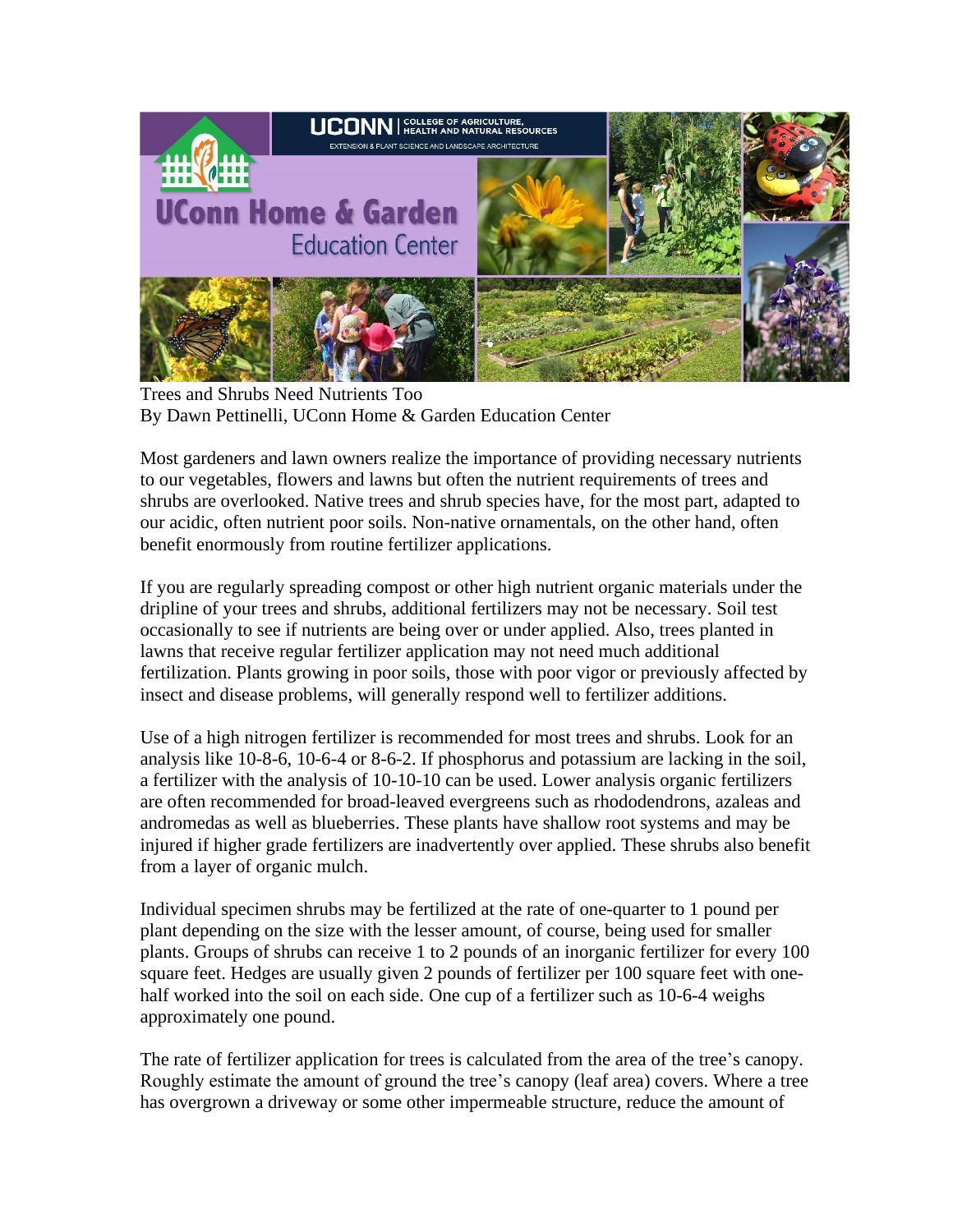fertilizer applied in proportion to that area. Deciduous trees like maples, beech or flowering cherries would use from 1 to 2 pounds of a 10-6-4 per 100 square feet of canopy cover. Evergreen trees would require one half as much fertilizer as they are more efficient at recycling their nutrients.

The reason a range of application rates is suggested is due to plant maturity, size and performance. Larger applications of fertilizer will result in more growth which may or may not be desirable. If trees have reached sufficient size you may not want to stimulate vigorous growth. Also, flowering trees and shrubs are usually fertilized at the lower rate as too much nitrogen can stimulate leaf growth at the expense of flowers.



Mature and/or flowering trees are typically fertilized at a lower rate. Photo of redbud by D.Pettinelli

Granular fertilizers are generally broadcast over the area covered by the canopy plus a few feet beyond as the root systems of most healthy trees and shrubs extend beyond the spread of the branches. Try to evenly disperse the fertilizer over this area. Ideally it could be lightly scratched into the soil, watered, and then covered with bark mulch.

Trees and shrubs are generally fertilized in springtime after April  $15<sup>th</sup>$  or in the fall (late September through mid-October). Avoid fertilizing from July through mid-September as new growth may be stimulated and may not have time to harden off before winter.

It is always a good idea to test your soil before applying fertilizer or limestone. The UConn Soil Nutrient Analysis Lab can give you information on soil testing. Call (860)486-4274 or visit their website: [www.soiltest.uconn.edu.](http://www.soiltest.uconn.edu/) Also, keep in mind that while proper fertilization can help plants grow and develop, it can not make up for poor cultural practices or poor site selection.